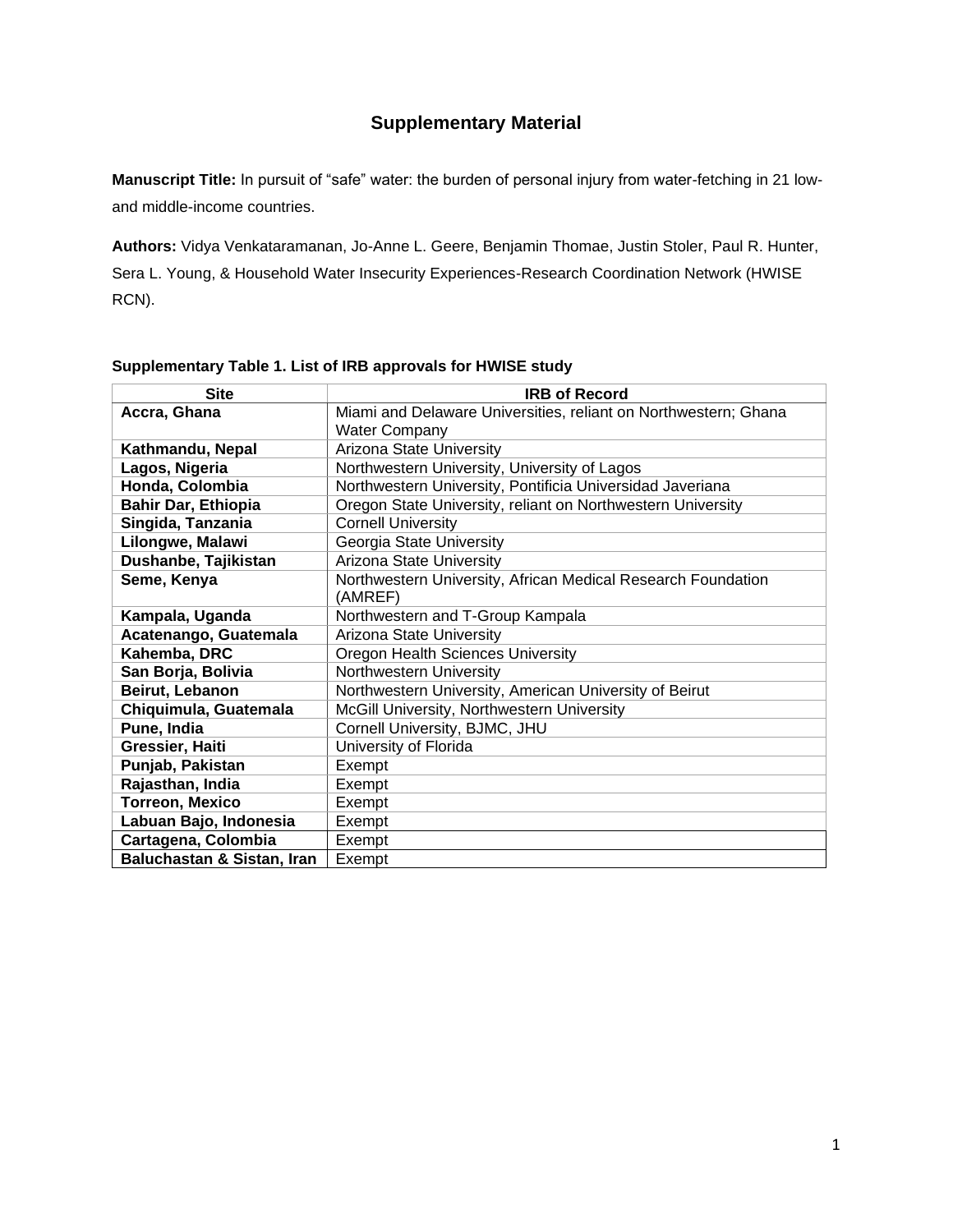#### **Supplementary Table 2. Coding framework with ICD codes and definitions for water-fetching injuries**

| Code category in Atlas.ti                   | ICD code(s) and definition                                                                                                       |
|---------------------------------------------|----------------------------------------------------------------------------------------------------------------------------------|
| Type of Injury                              |                                                                                                                                  |
| Fracture, dislocation                       | ND56.2 - Fracture of unspecified body region                                                                                     |
| Contusions, superficial injuries            | ND56.0 - Superficial injury of unspecified body region<br>PH00 - Struck by blunt object with undetermined intent                 |
| Lacerations, open wound                     | ND56.1 - Open wound of unspecified body region                                                                                   |
| Burns, corrosions                           | NE11 - Burn of unspecified body region                                                                                           |
| General body pain                           | - Spinal, chest, back, neck pain                                                                                                 |
| Fatigue or other illness                    | MG22 - Fatigue<br>MG48 - Unknown and unspecified causes of morbidity                                                             |
| Unspecified injury                          | ND56.Z - Unspecified injury to unspecified part of trunk, limb<br>or body region                                                 |
| <b>Mechanism of Injury</b>                  |                                                                                                                                  |
| Falling, slipping                           | PA6Z - Unintentional fall from unspecified height                                                                                |
| Traffic accident (biking/riding animal/car) | PD50 - Assault by land transport road traffic injury event                                                                       |
| Physical confrontation                      | PE10 - Assault by being struck, kicked or bumped by person                                                                       |
| Using water source/carrying container       | XE0GP - Heavy container, box, package                                                                                            |
| Animal attack, insect bite                  | XE23K - Animal, plant or person                                                                                                  |
| Mechanism unspecified                       | N/A                                                                                                                              |
| <b>Bodily location of injury</b>            |                                                                                                                                  |
| Axial, chest                                | ND51 - Other injuries of spine or trunk, level unspecified<br>NB3Y/ NB3Z - Other specified/unspecified injuries to the<br>thorax |
|                                             | NB9Y / NB9Z - Other specified/unspecified injuries to the<br>abdomen, lower back, lumbar spine or pelvis                         |
| Head/Face/Neck                              | NA0Z - Injuries to the head, unspecified<br>NA6Y/ NA6Z - Other specified/unspecified injuries to the neck                        |
|                                             | NC9Y / NC9Z - Other specified/unspecified injuries to the<br>knee or lower leg                                                   |
| Lower limbs                                 | ND1Y / ND1Z - Other specified/unspecified injuries to the<br>ankle or foot                                                       |
|                                             | ND55 - Other injuries of leg, unspecified<br>ND53.Y / ND53.Z - Other specified/unspecified injuries of arm,<br>level unspecified |
| <b>Upper limbs</b>                          | NC5Y / NC5Z - Other specified/unspecified injuries to the wrist<br>or hand                                                       |
| Body, general (unspecified)                 | ND56 - Injury of unspecified body region                                                                                         |
| <b>Context of injury</b>                    |                                                                                                                                  |
| Poor roads                                  | XE5NE - Public highway, street or road                                                                                           |
| Terrain (e.g. rocks, bushes)                | NF08.7 - Effects of other specified external causes,<br>unspecified                                                              |
| Weather (heat, rain)                        | NF01 - Effects of heat                                                                                                           |
| Context unspecified                         | NF0Z - Unspecified effects of external causes                                                                                    |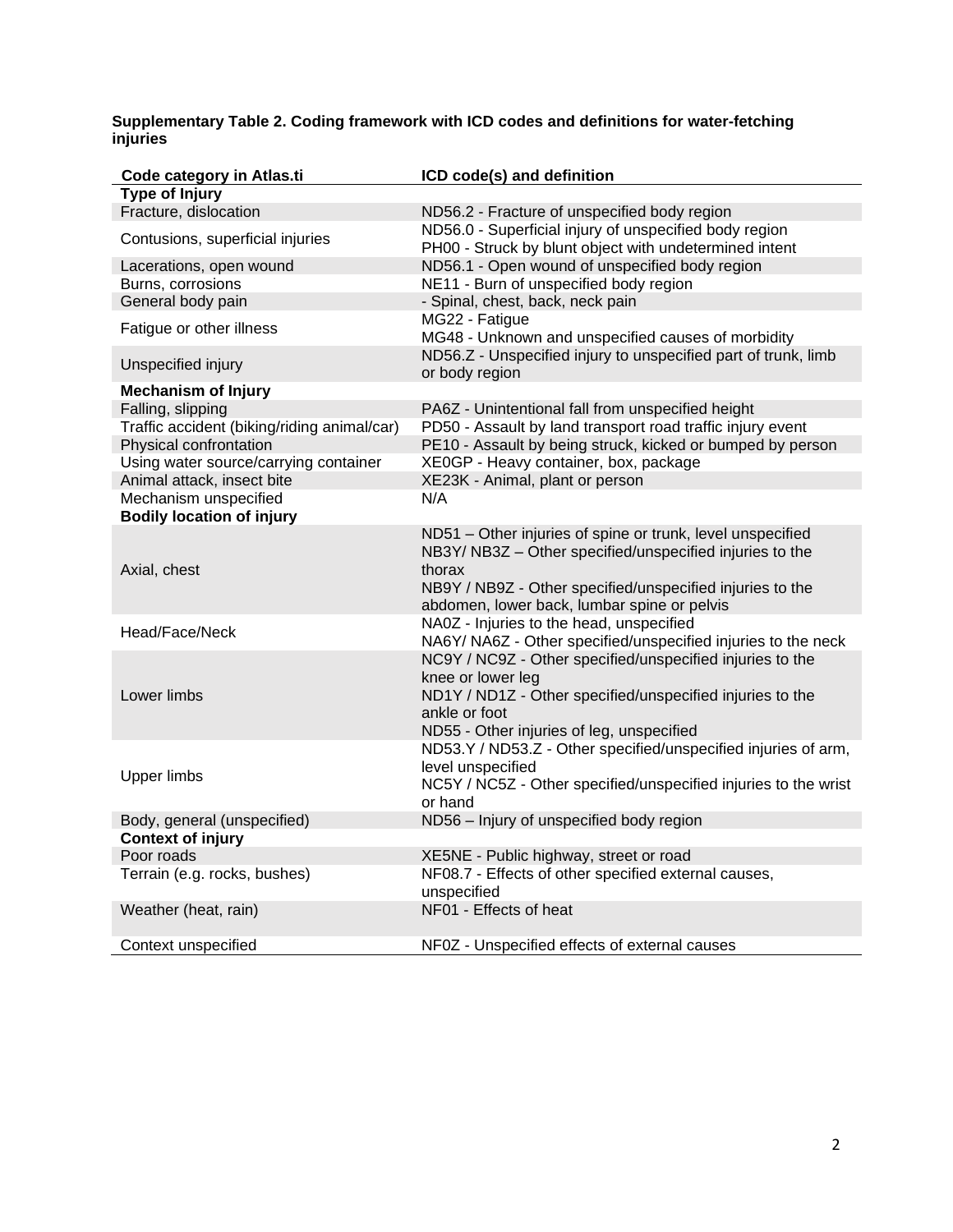| Variable                               | Included   | <b>Excluded</b> | p-value |
|----------------------------------------|------------|-----------------|---------|
|                                        | $(n=4169)$ | $(n=2075)$      |         |
| Location, %                            |            |                 | < 0.001 |
| Rural                                  | 41.1       | 47.8            |         |
| Peri-urban                             | 19.3       | 30.5            |         |
| Urban                                  | 39.7       | 21.7            |         |
|                                        | $(n=4169)$ | $(n=2017)$      |         |
| Female, %                              | 70.5       | 75.9            | < 0.001 |
|                                        | $(n=4169)$ | $(n=2156)$      |         |
| Reporting water-fetching injuries, %   | 11.1       | 19.3            | < 0.001 |
|                                        | $(n=4169)$ | $(n=2121)$      |         |
| <b>Responsibility for water</b>        |            |                 | < 0.001 |
| Self                                   | 52.9       | 46.1            |         |
| Shared                                 | 25.6       | 28.0            |         |
| Spouse, child, other family            | 21.5       | 25.9            |         |
|                                        | $(n=4169)$ | $(n=1944)$      |         |
| Age, mean(sd)                          | 37.5(13.3) | 37.7 (13.8)     | 0.700   |
|                                        | $(n=4169)$ | $(n=898)$       |         |
| <b>HWISE 11 Score</b>                  | 6.7(7.5)   | 9.4(8.4)        | < 0.001 |
|                                        | $(n=4169)$ | $(n=1572)$      |         |
| Hours/week collecting water            | 5.2(9.3)   | 7.0(8.5)        | < 0.001 |
|                                        | $(n=4169)$ | $(n=1750)$      |         |
| Self-reporting socio-economic standing | 5.8(2.4)   | 6.7(2.4)        | < 0.001 |
|                                        | $(n=4169)$ | $(n=2127)$      |         |
| Water source by risk                   |            |                 | < 0.001 |
| On-premise                             | 20.1       | 14.8            |         |
| Purchased bottled/bagged               | 27.7       | 18.6            |         |
| Off-premise queueing                   | 44.6       | 39.6            |         |
| Off-premise surface waters             | 7.7        | 27.0            |         |

**Supplementary Table 3. Characteristics of respondents from HWISE study included and excluded from mixed effects logistics regression model.**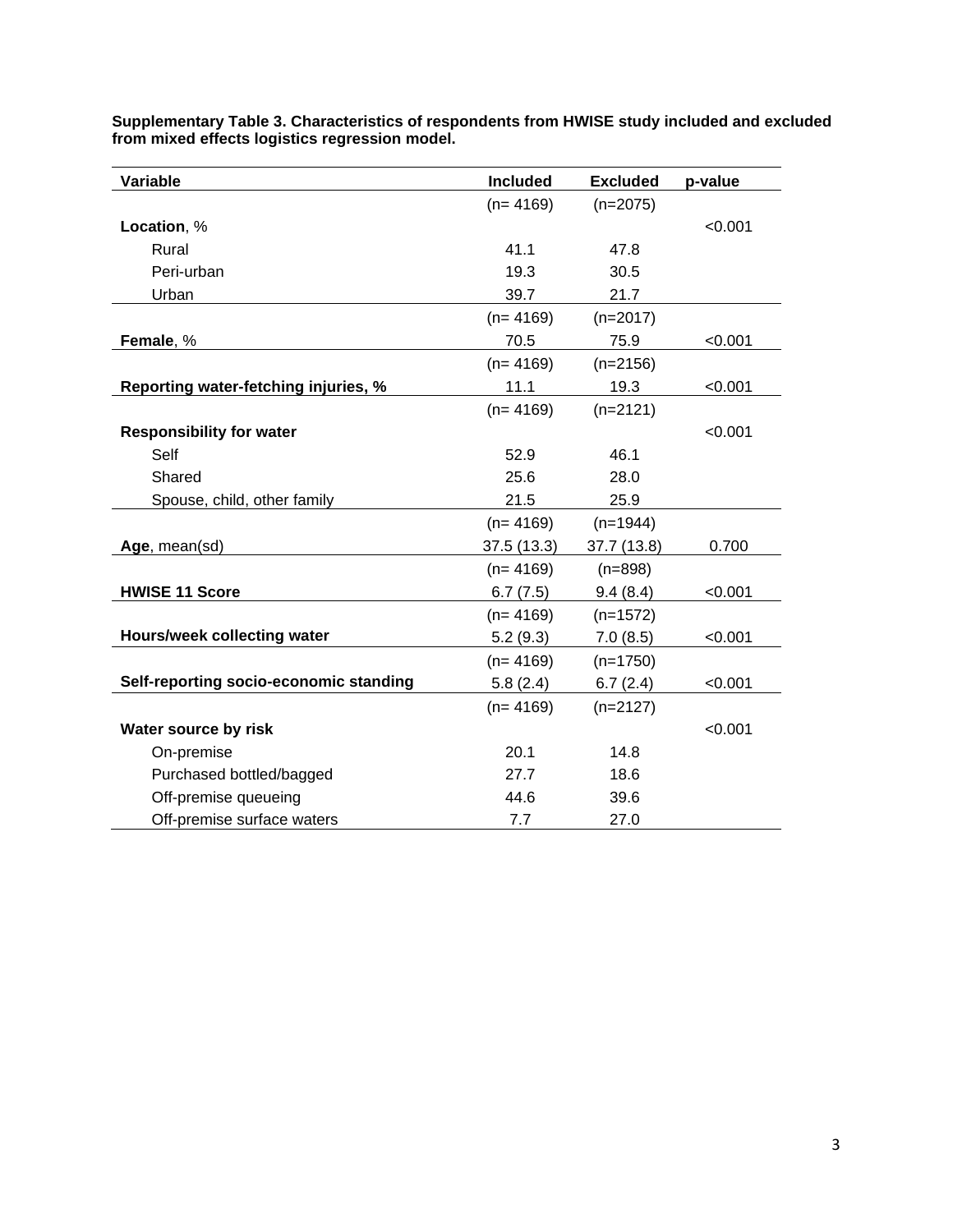#### **Supplementary Table 4. Suggested survey module for assessing water-fetching injuries and related symptoms.**

Have you ever experienced any of the following injuries or related symptoms while (a) fetching water, or (b) managing your household's water at home in the past [insert recall period]? **Injury/Symptom**

|                   |                                                  | <b>IIIJUI JIU JIIIPIUIII</b>                    |                   |                                                  |                          |
|-------------------|--------------------------------------------------|-------------------------------------------------|-------------------|--------------------------------------------------|--------------------------|
| Fetching<br>water | <b>Managing</b><br>household<br>water at<br>home |                                                 | Fetching<br>water | <b>Managing</b><br>household<br>water at<br>home |                          |
|                   | □                                                | Fracture, dislocation (ICD)<br>ND56.2)          |                   |                                                  | Illness (MG48)           |
|                   |                                                  | Superficial injury, contusion<br>(ND56.0, PH00) |                   |                                                  | Pain, unspecified (ME84) |
|                   |                                                  | Laceration, open wound<br>(ND56.1)              |                   |                                                  | Feeling of danger        |
|                   |                                                  | Burn, corrosion (NE11)                          |                   |                                                  | Other (specify)          |
|                   |                                                  | Fatigue (MG22)                                  |                   |                                                  |                          |

For each injury or related symptom, please describe the part of your **body** where you sustained the injury or experienced the symptoms:

|                                  | <b>POMILY IVOULIVII</b> |                                       |
|----------------------------------|-------------------------|---------------------------------------|
| Head or face (NA0Z)              |                         | Shoulders or arms (ND53.Y/ND53.Z)     |
| Neck (NA6Y/NA6Z)                 |                         | Wrists, hands, or fingers (NC5Y/NC5Z) |
| Upper back (NB3Y/NB3Z)           | $\mathsf{L}$            | Hip or thigh (ND55)                   |
| Lower back (NB9Y/NB9Z)           |                         | Knees or lower leg (NC9Y/NC9Z)        |
| Abdomen (NB9Y/NB9Z)              |                         | Ankle, or foot (ND1Y/ND1Z)            |
| Spine or chest (Axial)<br>(ND51) |                         | Body, general (unspecified) (ND56)    |

For each injury or related symptom, please describe the **mechanism** or activity by which you sustained the injury or experienced the symptoms:

| <b>Mechanism/Activity</b> |                                                          |   |                                                    |  |  |  |
|---------------------------|----------------------------------------------------------|---|----------------------------------------------------|--|--|--|
|                           | Falling, slipping (PA6Z)                                 | □ | Traffic accident (vehicle/riding animal)<br>(PD50) |  |  |  |
|                           | Physical confrontation, fight<br>(PE10)                  | П | Sexual assault (XE213)                             |  |  |  |
|                           | Animal attack (XE23K)                                    |   | Other (specify)                                    |  |  |  |
|                           | Handling water container /<br>using water source (XE0GP) |   |                                                    |  |  |  |

For each injury or related symptom, please describe the **context** in which you sustained the injury or experienced the symptoms:

### **Context**

| Rain, slippery rocks, vegetation, terrain<br>(NF08.7) | Poor weather (heat, rain)<br>(NF01) |
|-------------------------------------------------------|-------------------------------------|
| Poor roads (XE5NE)                                    | Other (specify) (NF0Z)              |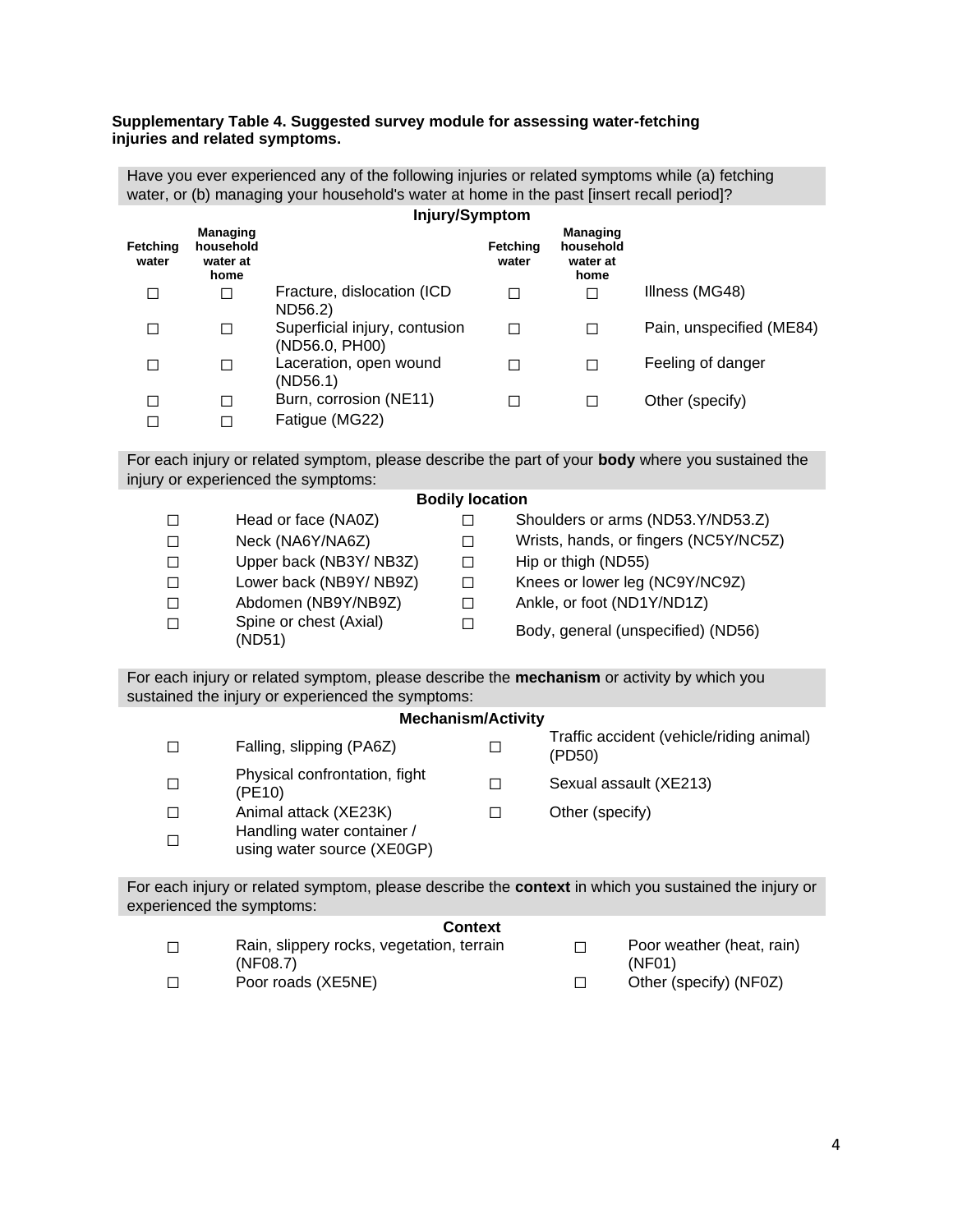|                               | <b>Item</b><br>No. | Recommendation                                                                                                                              | <b>Manuscript</b><br>Line No. |
|-------------------------------|--------------------|---------------------------------------------------------------------------------------------------------------------------------------------|-------------------------------|
| <b>Title and abstract</b>     |                    | (a) Indicate the study's design with a commonly used term in the title or the abstract                                                      | 74                            |
| <b>Introduction</b>           |                    |                                                                                                                                             |                               |
| Background/rationale          | $\overline{2}$     | Explain the scientific background and rationale for the investigation being reported                                                        | 111-139                       |
| Objectives                    | 3                  | State specific objectives, including any prespecified hypotheses                                                                            | 140-151                       |
| <b>Methods</b>                |                    |                                                                                                                                             |                               |
| Study design                  | 4                  | Present key elements of study design early in the paper                                                                                     | 154-165                       |
| Setting                       | 5                  | Describe the setting, locations, and relevant dates, including periods of recruitment, exposure, follow-up,<br>and data collection          | 156-162                       |
| Participants                  | 6                  | (a) Cross-sectional study-Give the eligibility criteria, and the sources and methods of selection of<br>participants                        | 155-162                       |
| Variables                     | $\overline{7}$     | Clearly define all outcomes, exposures, predictors, potential confounders, and effect modifiers. Give<br>diagnostic criteria, if applicable | 166-206                       |
| Data sources/                 | $8*$               | For each variable of interest, give sources of data and details of methods of assessment (measurement).                                     | 166-206                       |
| measurement                   |                    | Describe comparability of assessment methods if there is more than one group                                                                |                               |
| <b>Bias</b>                   | 9                  | Describe any efforts to address potential sources of bias                                                                                   | 155-162                       |
| Study size                    | 10                 | Explain how the study size was arrived at                                                                                                   | 167-170, 224-226              |
| <b>Quantitative variables</b> | 11                 | Explain how quantitative variables were handled in the analyses. If applicable, describe which groupings<br>were chosen and why             | 211-219                       |
| <b>Statistical methods</b>    | 12                 | (a) Describe all statistical methods, including those used to control for confounding                                                       | 211-219                       |
|                               |                    | (b) Describe any methods used to examine subgroups and interactions                                                                         | 262-266, Figure 2             |
|                               |                    | (c) Explain how missing data were addressed                                                                                                 | 277-281,                      |
|                               |                    |                                                                                                                                             | SM Table 3                    |
|                               |                    | (d) Cross-sectional study—If applicable, describe analytical methods taking account of sampling strategy                                    | 211-212                       |
|                               |                    | (e) Describe any sensitivity analyses                                                                                                       | 211-216                       |

## **Supplementary Table 5. STROBE Statement—checklist of items that should be included in reports of observational studies**

*Continued*